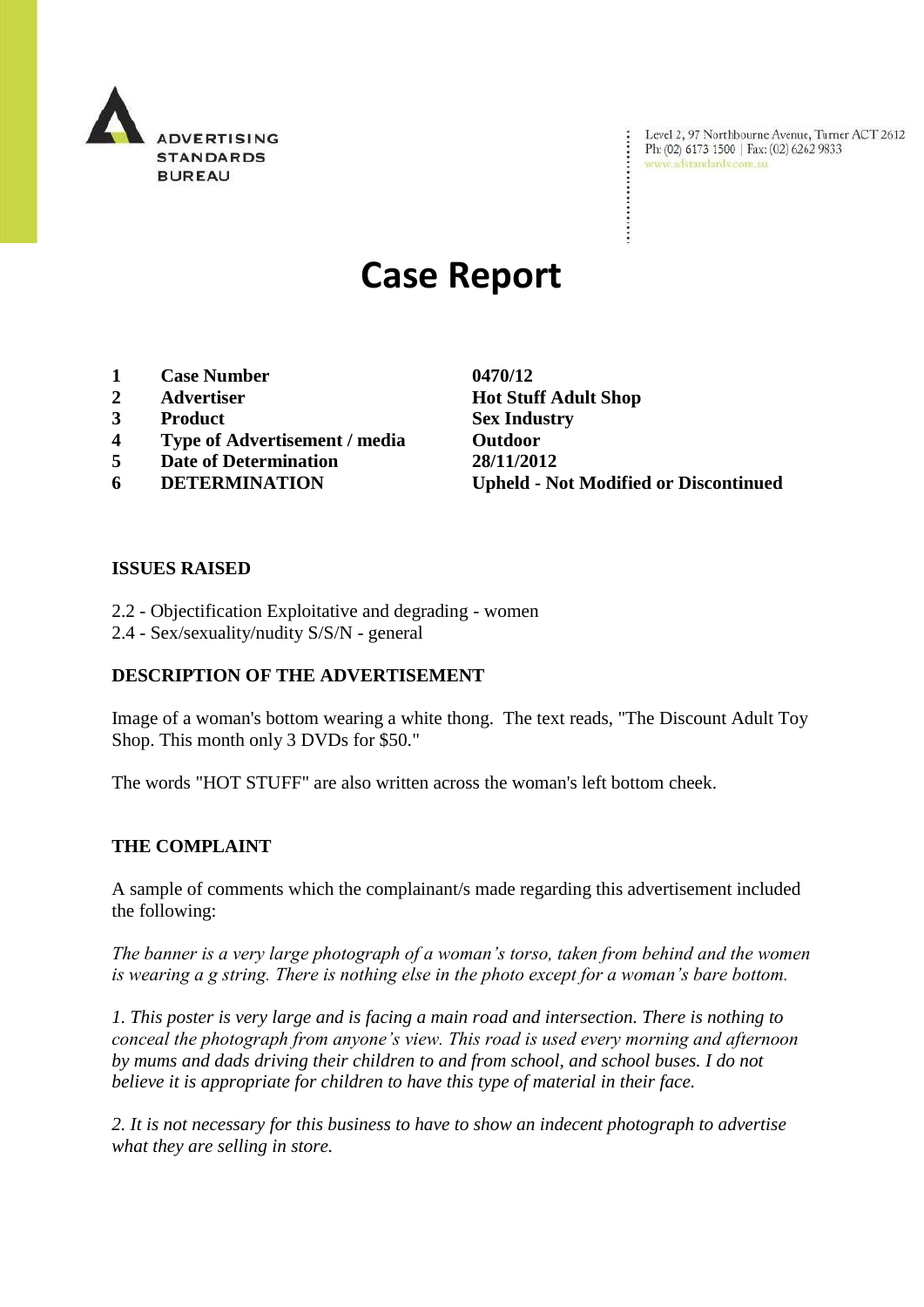*3. I do not want to have to look at a naked bottom every morning and afternoon and I do not want my children to have to see it either.* 

*4. I also believe it is dangerous for something so revealing to be placed at a very busy intersection as it is a very clear distraction.*

### **THE ADVERTISER'S RESPONSE**

Comments which the advertiser made in response to the complainant/s regarding this advertisement include the following:

*We believe that our banner is attention grabbing without being too provocative, and is appropriate advertising for the product that we sell. The female backside is clearly clothed however revealing. There is no nudity or pornographic material showing. Many if not all of the people I have spoken to personally (including parents) have had absolutely no issues with the image, and we do have a right to advertise our product and not be targeted because of the nature of our store.* 

## **THE DETERMINATION**

The Advertising Standards Board ("Board") considered whether this advertisement breaches section 2 of the Advertiser Code of Ethics (the "Code").

The Board noted the complainant's concern that the advertisement features an image of a woman's body which is objectifying and inappropriate for an outdoor advertisement which can be seen by children.

The Board viewed the advertisement and noted the advertiser's response.

The Board considered whether the advertisement was in breach of Section 2.2 of the Code. Section 2.2 of the Code states: "Advertising or marketing communications should not employ sexual appeal in a manner which is exploitative and degrading of any individual or group of people."

The Board noted that the advertisement is a banner outside an adult shop and features an image of a woman's g-string clad bottom with "Hot stuff" apparently branded on her left buttock.

The Board noted that it regularly considers and dismissed complaints regarding images promoting swimwear and lingerie which feature images similar to that in this advertisement. The Board noted that in this instance however the product is not swimwear or lingerie but an adult shop.

The Board noted that on the woman's left buttock the words, "Hot stuff" appear to have been branded on her skin and considered that whilst the adult store is called Hot Stuff in the